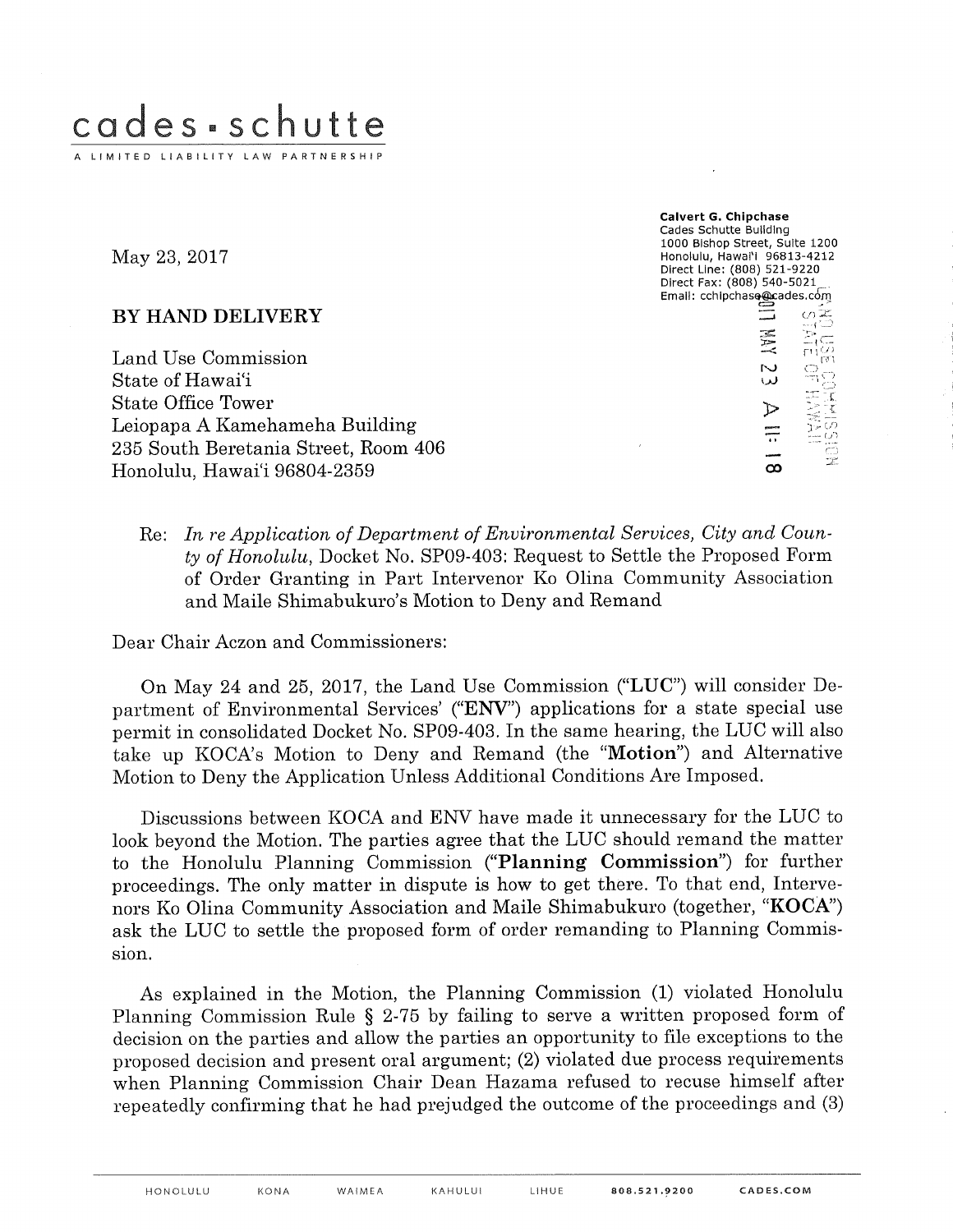Land Use Commission State of Hawai'i May 23, 2017 Page 2

violated the LUC's order when the it failed to transmit a single decision on the applications in the consolidated proceeding.1

As noted above, the parties agree that the matter should be remanded to the Planning Commission because the Commission failed to serve a written proposed form of decision on the parties, failed to allow the parties an opportunity to file exceptions and present oral argument on the decision and failed to transmit a single decision in the consolidated proceeding as the LUC had expressly ordered. In its papers, ENV explains these points as follows:

ENV does not object to remanding the Applications to the [Planning Commis $sion$ ]....

 $\mathbf{1}$ 

For the Applications, the LUC executive director could reasonably determine that the record received from the Planning Commission does not demonstrate compliance with procedural rule § 2-75 and with the LUC's order to provide a single Findings of Fact, Conclusions of Law, and Decision and Order for the consolidated Applications, and that these are deficiencies make the record of the Planning Commission proceeding incomplete.

[I]t would be entirely appropriate for the LUC to remand the Applications to the Planning Commission to enable production of a complete record demonstrating compliance with Planning Commission Rule § 2-75 and a single order that combines the findings of fact, conclusions of law, decision and order from the 2008 and 2011 Applications into single recommended order.

ENV's Response to Motion to Deny and Remand at 2, 4, 5. Consistent with ENV's view that the admitted procedural errors render the record "incomplete," ENV proposed a stipulation under which the LUC would remand the matter without acting to approve, approve with modifications or deny the applications. Enclosed is a copy of the ENV's proposed stipulation.

KOCA disagrees with ENV's proposal to remand without first denying the applications. The Hawai'i Administrative Rules provide that

<sup>1</sup> For purposes of the present discussion, we may put aside the question whether the Planning Commission Chair should have recused himself after forming and announcing his opinions on the applications before he or any commissioner had received the parties' respective proposed findings of fact, conclusions of law, decision and order.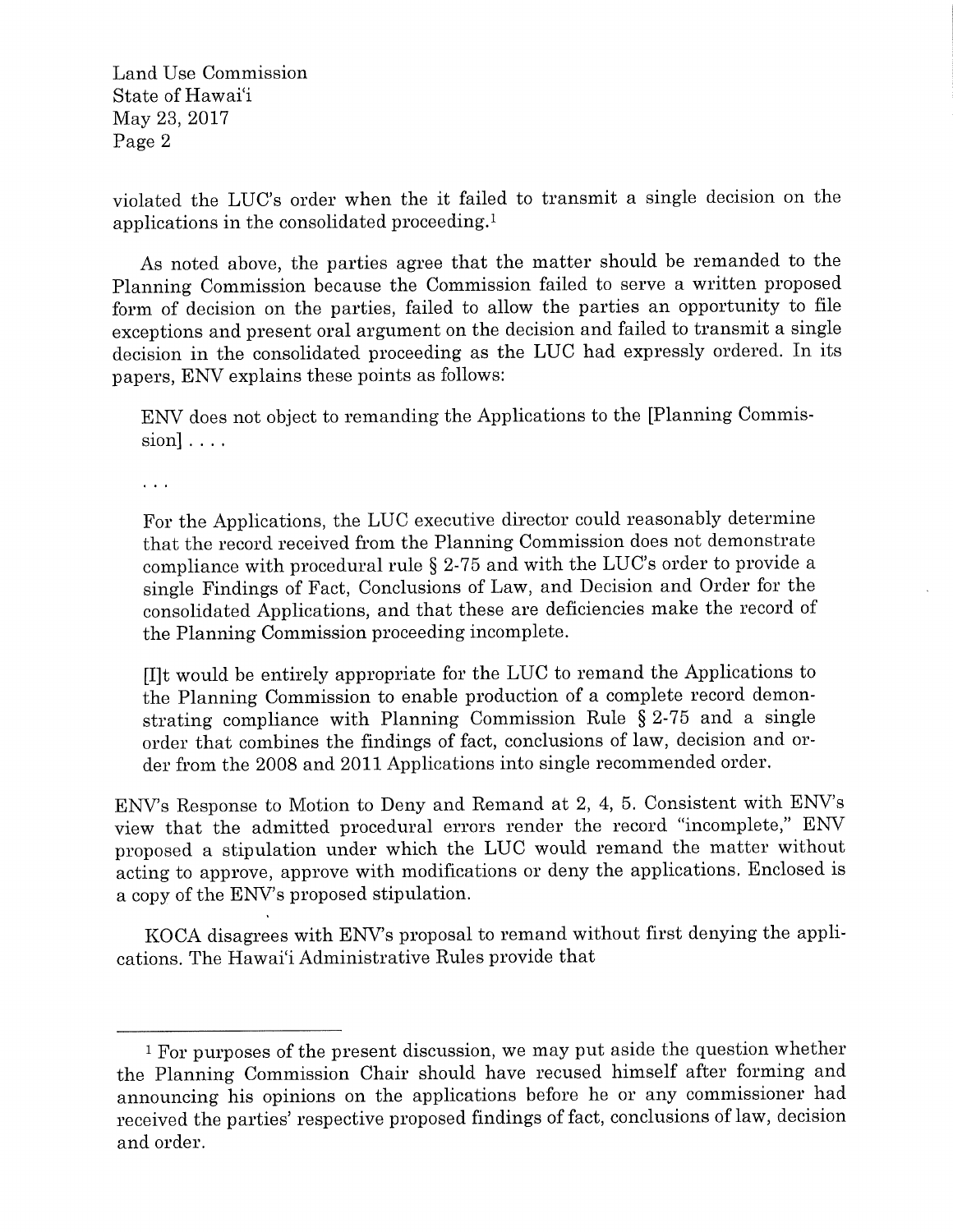Land Use Commission State of Hawai'i May 23, 2017 Page 3

> within forty-five days after receipt of the county planning commission's decision and the complete record of the proceeding before the county planning commission, as determined by the executive office, the commission shall act to approve, approve with modification or deny the application.

HAR § 15-15-96(a) (emphasis added). The rules go on to explain that in conjunction with this mandatory "act"--to approve, approve with modification or deny the application, the

commission may impose additional restrictions as may be necessary or appropriate in granting the approval, including the adherence to the representations made by the petition. Upon determination by the commission, the petition may be remanded to the county planning commission for further proceedings.

Id. The power to remand is linked to the power to approve, deny or modify the application. The power to remand does not provide an independent fourth option.

The Planning Commission "record" consists of boxes of paper. We have been informed that the Planning Commission sent all of its boxes of paper to the LUC on May 3, 2017. Since the entire record was sent to the LUC, the record is complete. We cannot pretend otherwise simply because doing so would be a convenient way to get back to the Planning Commission. The Planning Commission sent the LUC everything that the Commission had. Therefore, the record is complete, and the LUC needs to "act"—to approve, approve with modification or deny the applications.

Rather than a failure to transmit the complete record, the Planning Commission's error was a failure to follow the required procedure in reaching and issuing its recommended decision. Everyone agrees that the Planning Commission did not follow the requirements of Rule § 2-75 and did not issue a single decision in the consolidated proceeding. Those are procedural errors, and those procedural errors require denial of the applications.

Denying the applications does not mean the end of them. The current recommended decision will go away, and the applications will go back to the Planning Commission for further proceedings. In those further proceedings, the Commission will reach another recommended decision on the applications. The new recommended decision will come back to the LUC for review and action.

Consistent with the conceded errors and the applicable rules, enclosed is a proposed form of order that grants the Motion in part, denies the applications without prejudice to entry of a new recommended decision by the Planning Commission and remands the matter to the Commission. The order expressly waives the operation Hawai'i Administrative Rule § 15-15-96(b), which would ordinarily preclude the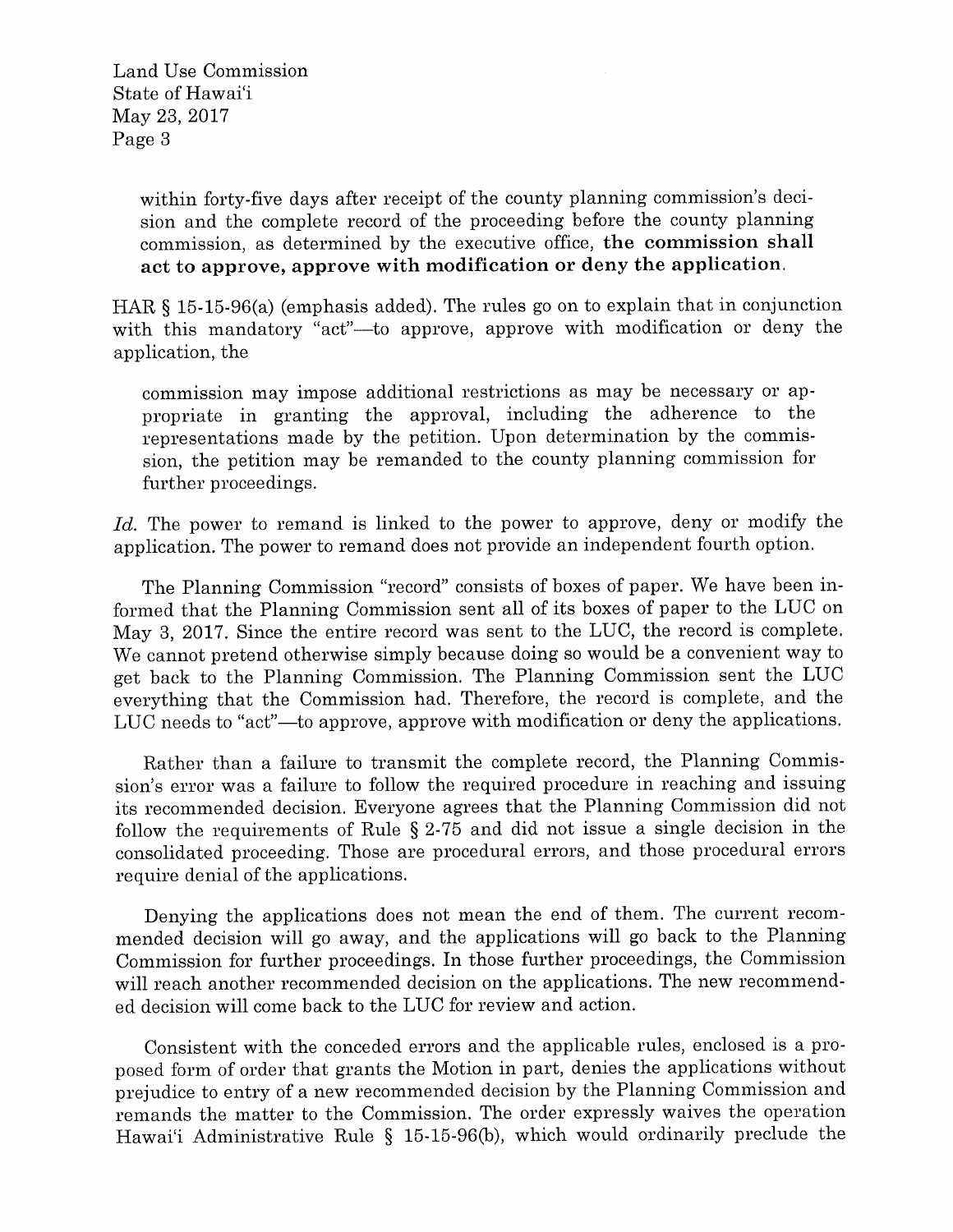Land Use Commission State of Hawai'i May 23, 2017 Page 4

 $\bar{t}$ 

LUC from considering the applications again for one year. Under the circumstances, there is good cause to waive the provision pursuant to section 15-15-34(b).

The proposed form of order enables the Planning Commission to address the procedural problems that mar its recommend decision, while at the same time avoiding the risk that the applications would be deemed approved, and facilitates the LUC's future review of a new recommend decision. Accordingly, we respectfully ask that the LUC enter the enclosed order.

Intervenor Colleen Hanabusa concurs with the form of the enclosed order.

Very truly yours,

Calvert G. Chipchase

for CADES SCHUTTE A Limited Liability Law Partnership

Enclosures cc: All parties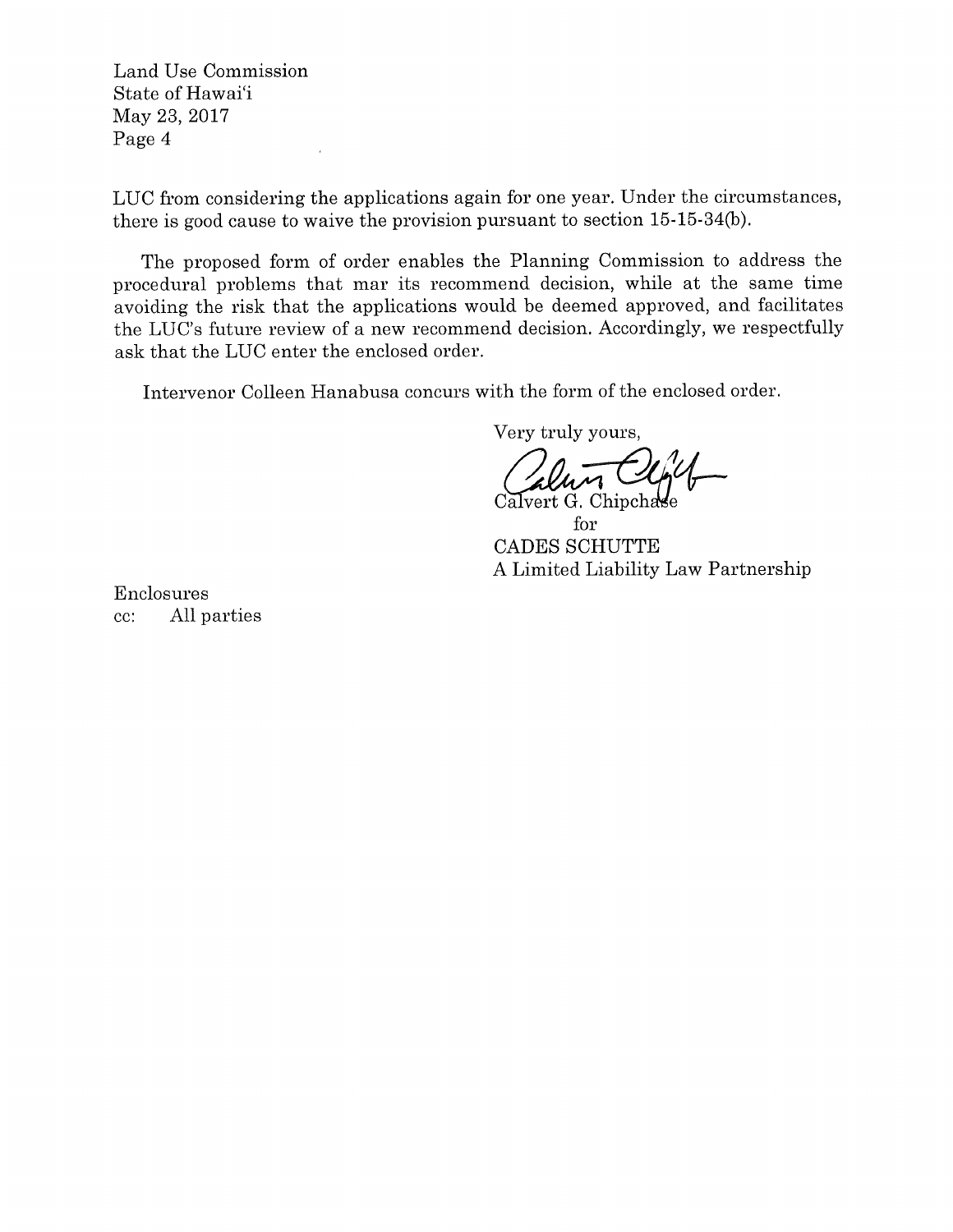## CADES SCHUTTE LLP

,4

CALVERT G. CHIPCHASE CHRISTOPHER T. GOODIN 1000 Bishop Street, Suite 1200 Honolulu, Hawai'i 96813-4212 Telephone: (808) 521-9200 Facsimile: (808) 521-9210 E-mail: 7757-0 8562-0 cchipchase@cades.com cgoodin@cades.com

Attorneys for Intervenors KO OLINA COMMUNITY ASSOCIATION and MAILE SHIMABUKURO

3= III HN 23 ..D  $\pi^*\vec z$ 

### BEFORE THE LAND USE COMMISSION

# STATE OF HAWAI'I

In the Matter of the Application of

DEPARTMENT OF ENVIRONMENTAL SERVICES, CITY AND COUNTY OF HONOLULU

For a New Special Use Permit to Supersede Existing Special Use Permit to Allow A 92.5-Acre Expansion and Time Extension for Waim£nalo Gulch Sanitary Landfill, Waim£nalo Gulch, O'ahu, Hawai'i, Tax Map Key: 9-2-03:72 And 73

DOCKET NO. SP09-403

PLANNING COMMISSION FILE NO. 2008/SUP-2

ORDER GRANTING IN PART INTERVENORS KO OLINA COMMUNITY ASSOCIATION AND MAILE SHIMABUKURO'S MOTION TO DENY AND REMAND

Hearing:

Date: May 24, 2017

Time: 9:00 a.m.

Place: Airport Conference Center, 400 Rodgers Blvd. Suite 700, Room #3 (in Hawaiian Airlines Terminal Building), Honolulu, HI 96819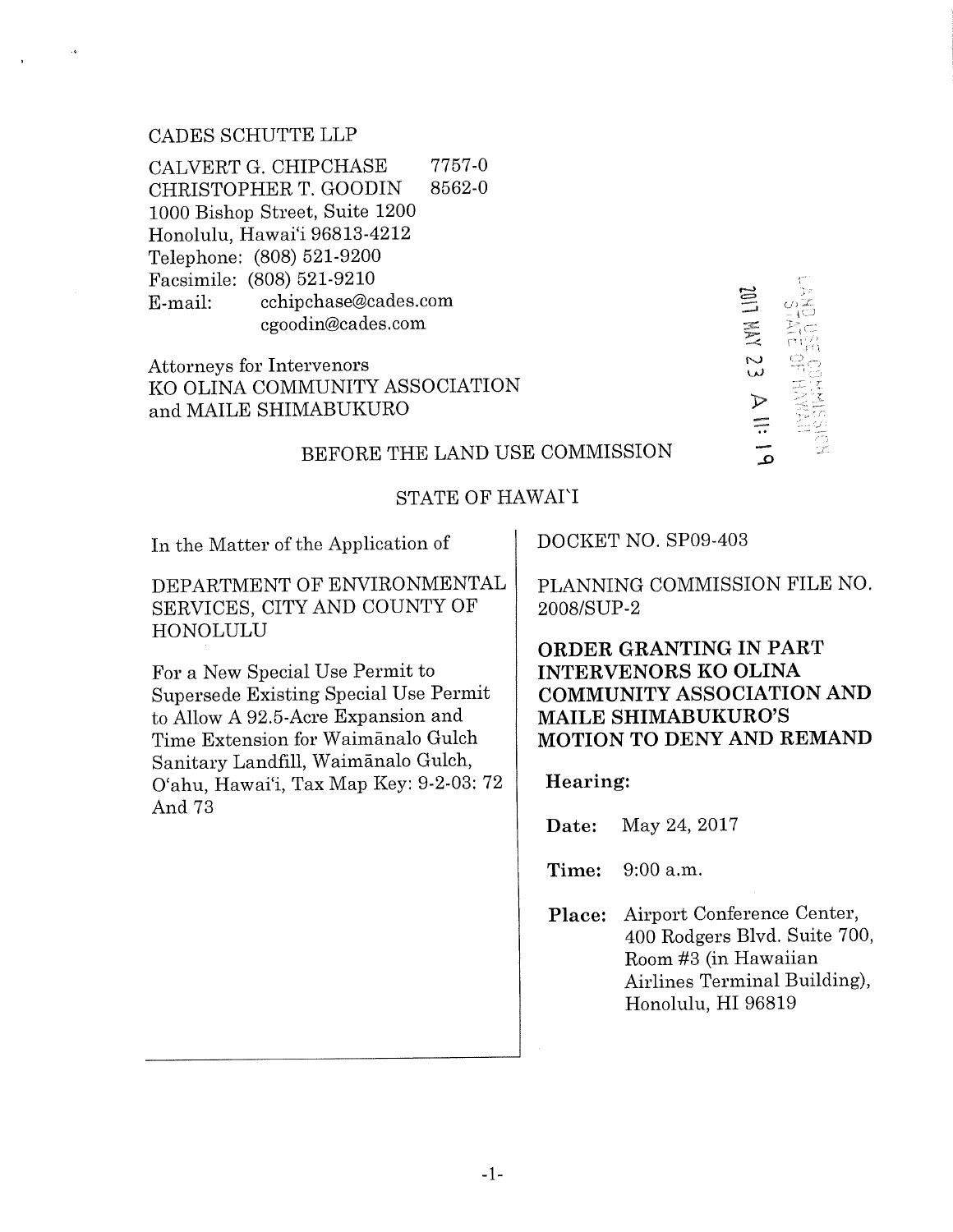## ORDER GRANTING IN PART INTERVENORS KO OLINA COMMUNITY ASSOCIATION AND MAILE SHIMABUKURO'S MOTION TO DENY AND REMAND

On May 12, 2017, Intervenors Ko Olina Community Association and Maile Shimabukuro (together, "KOCA") filed a Motion to Deny and Remand (the "Motion"). The Motion asserted, among other things, (1) that the Honolulu Planning Commission's Findings of Fact, Conclusion of Law, and Decision and Order dated April 28, 2017 was made in violation of Honolulu Planning Commission Rule § 2-75 and (2) that the Planning Commission failed to "issue and transmit a single, consolidated Findings of Fact, Conclusions of Law, and Decision and Order" on Applicant Department of Environmental Services, City and County of Honolulu's Application filed December 3, 2008 and Application filed June 28, 2011 (together, the "Applications") as the Land Use Commission had directed in its order dated October 8, 2012.

### IT IS HEREBY ORDERED that:

1. The Motion is GRANTED IN PART.

2. The Applications in this matter are denied without prejudice to entry of a single, consolidated findings of fact, conclusions of law, and decision and order by the Honolulu Planning Commission on both Applications in accordance with Honolulu Planning Commission Rule § 2-75 (the "New Decision").

3. Consideration by the Land Use Commission of the New Decision on the Applications shall not be precluded by Hawai'i Administrative Rule ("HAR")

-2-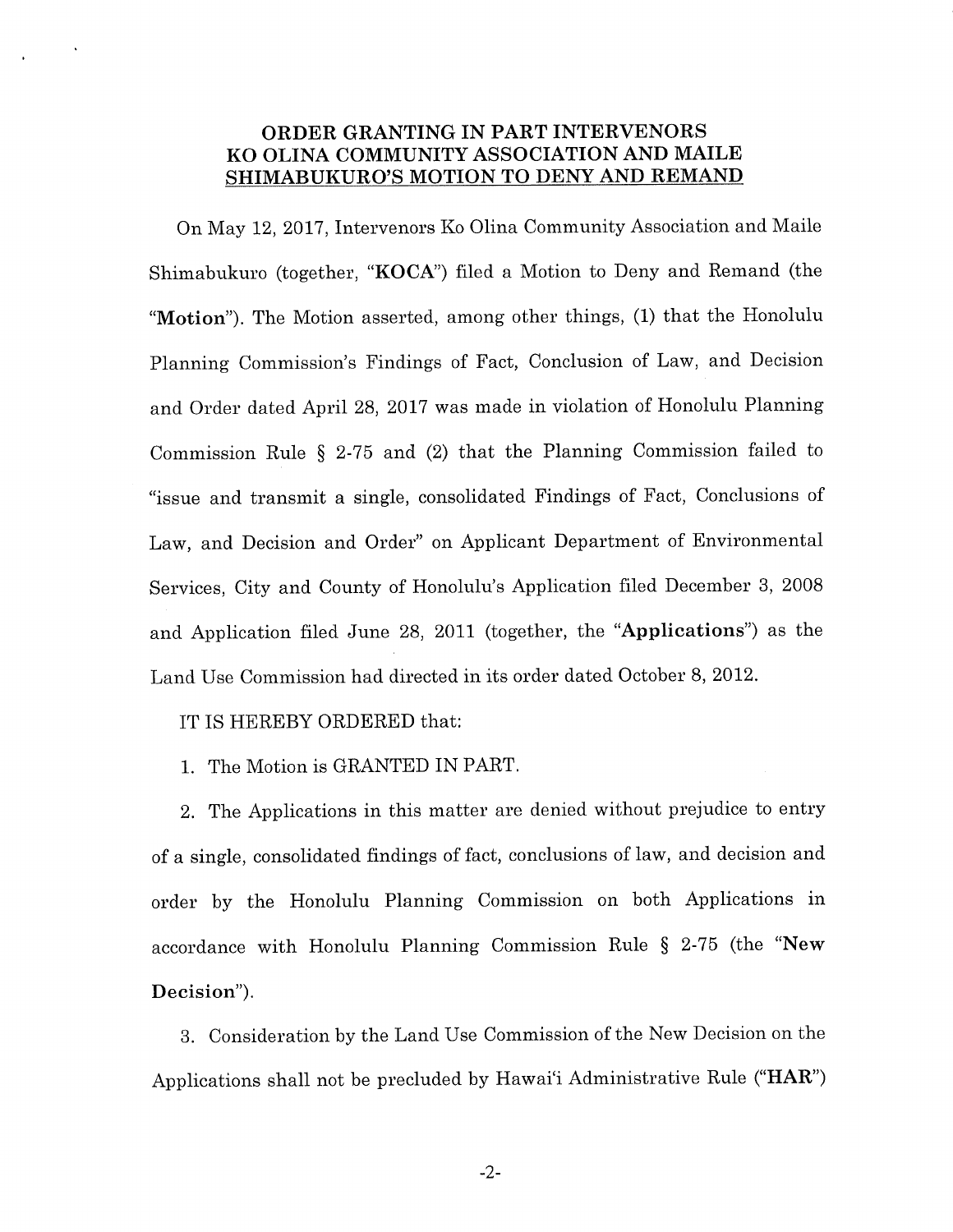§ 15-15-96(b). There is good cause for waiver of HAR § 15-15-96(b) in this instance pursuant to HAR § 15-15-34(b).

4. The Applications and the records in this matter are remanded to the Planning Commission for further proceedings pursuant to HAR § 15-15-96(a).

5. The remaining portion of the Motion concerning recusal of Planning Commission Chair Dean I. Hazama and KOCA's Motion to Deny the Applications Unless Additional Conditions are Imposed are withdrawn by KOCA without prejudice to refiling.

6. This order is without prejudice to any arguments that the parties have raised or may raise regarding the Applications.

DATED: Honolulu, Hawaii, , 2017.

Authorized Representative of the Land Use Commission

### APPROVED AS TO FORM:

KAMILLA C. K. CHAN DANA VIOLA Deputy Corporation Counsel Attorneys for Applicant DEPARTMENT OF ENVIRONMENTAL SERVICES, CITY AND COUNTY OF HONOLULU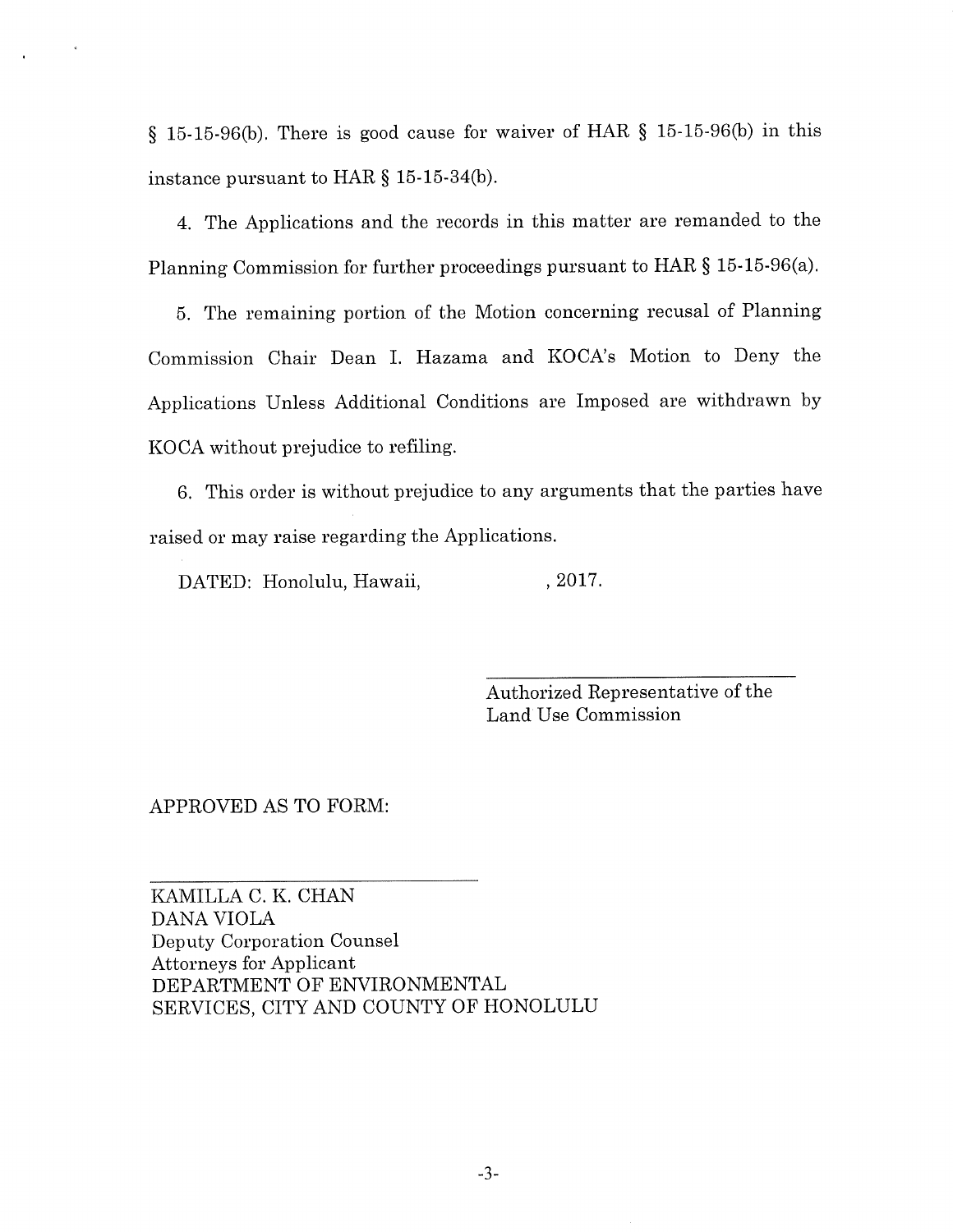IAN L. SANDISON DEAN H. ROBB TIM LUI-KWAN ARSIMA A. MULLER Attorneys for Intervenor SCHNITZER STEEL HAWAII CORP.

 $\chi=0$ 

|

RICHARD N. WURDEMAN Attorney for Intervenor COLLEEN HANABUSA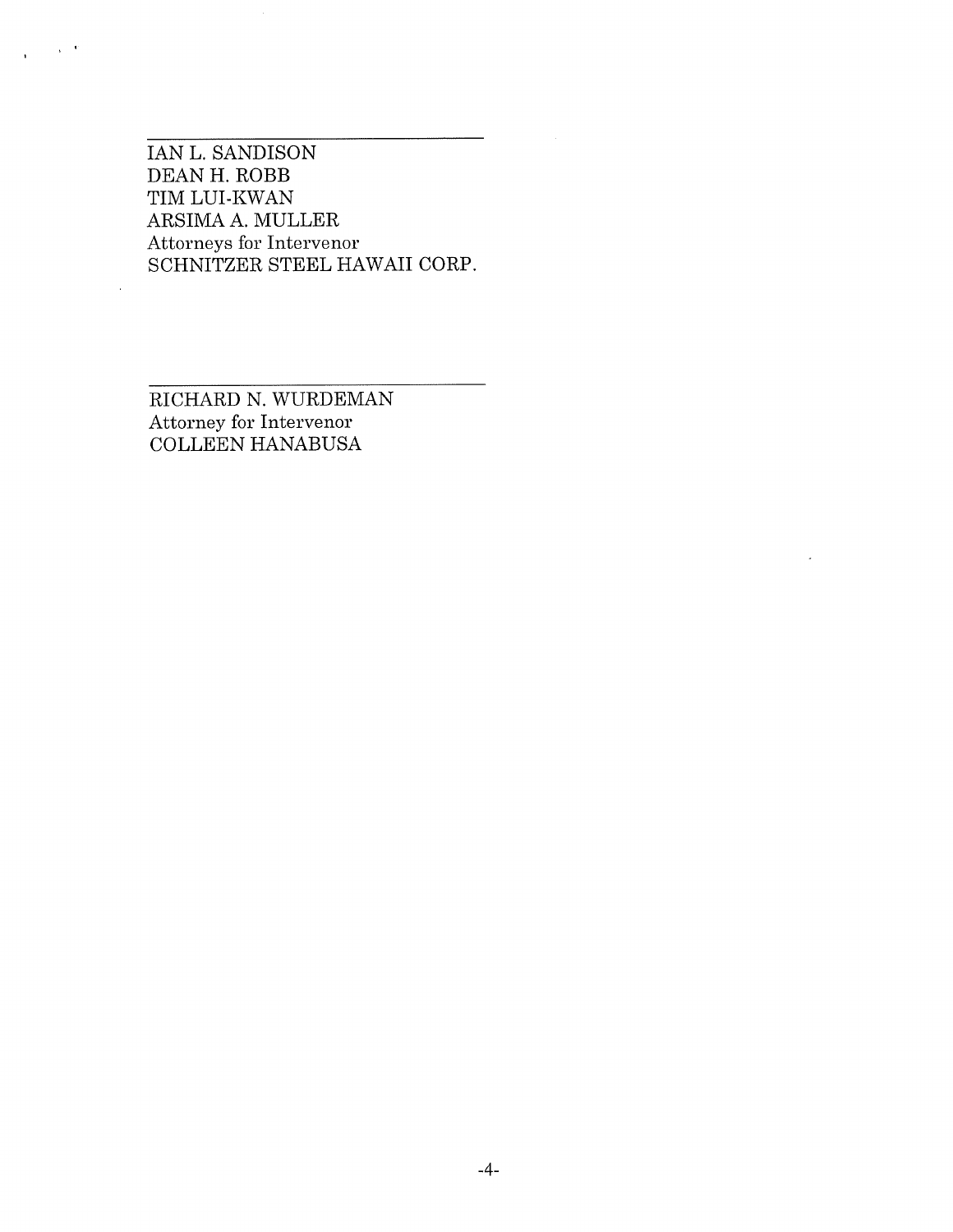DONNA Y.L. LEONG, 3226 Corporation Counsel KAMILLA C. K. CHAN, 9184 DANA VIOLA, 6095 Deputy Corporation Counsel City and County of Honolulu Honolulu, Hawaii 96813 Telephone: (808)768-5168 Facsimile: (808) 768-5105 E-mail: kamilla.chan@honolulu.gov dana.viola@honolulu.gov

Attorneys for Applicant DEPARTMENT OF ENVIRONMENTAL SERVICES, CITY AND COUNTY OF HONOLULU

#### BEFORE THE LAND USE COMMISSION STATE OF HAWAI'I

### STATE OF HAWAI'I

DEPARTMENT OF ENVIRONMENTAL SERVICES, CITY AND COUNTY OF HONOLULU For A New Special Use Permit To Supersede Existing Special Use Permit To Allow A 92.5-Acre Expansion And Time Extension For Waimanalo Gulch Sanitary Landfill, Waimanalo Gulch, O'ahu, Hawai'i, Tax Map Key: 9-2-03:72 And 73 ) ) ) ) ) ) ) ) ) ) ) ) ) ) In the Matter of the Application of

In the Matter of the Application of

DEPARTMENT OF ENVIRONMENTAL SERVICES, CITY AND COUNTY OF HONOLULU

To delete Condition No. 14 of Special Use Permit No. 2008/SUP-2 (also referred to as Land Use Commission Docket No. SP09-403) which states as follows: ) ) ) ) ) )

"14. Municipal solid waste shall be allowed at

DOCKET NO. SP09-403

STIPULATION AND ORDER TO REMAND COUNTY SPECIAL USE PERMIT FILE NO. 2008/SUP-2 TO THE CITY AND COUNTY OF HONOLULU PLANNING COMMISSION; CERTIFICATE OF SERVICE

JDI NN 123 [-  $\mathfrak{i}$   $\subset$   $\mathfrak{j}$  $\mathbb{Z}_1$ c $=$  $F^1(Y)$ .... '-'2ÿ • 1 ÿ [/,

2 , >'

) ) ) ) )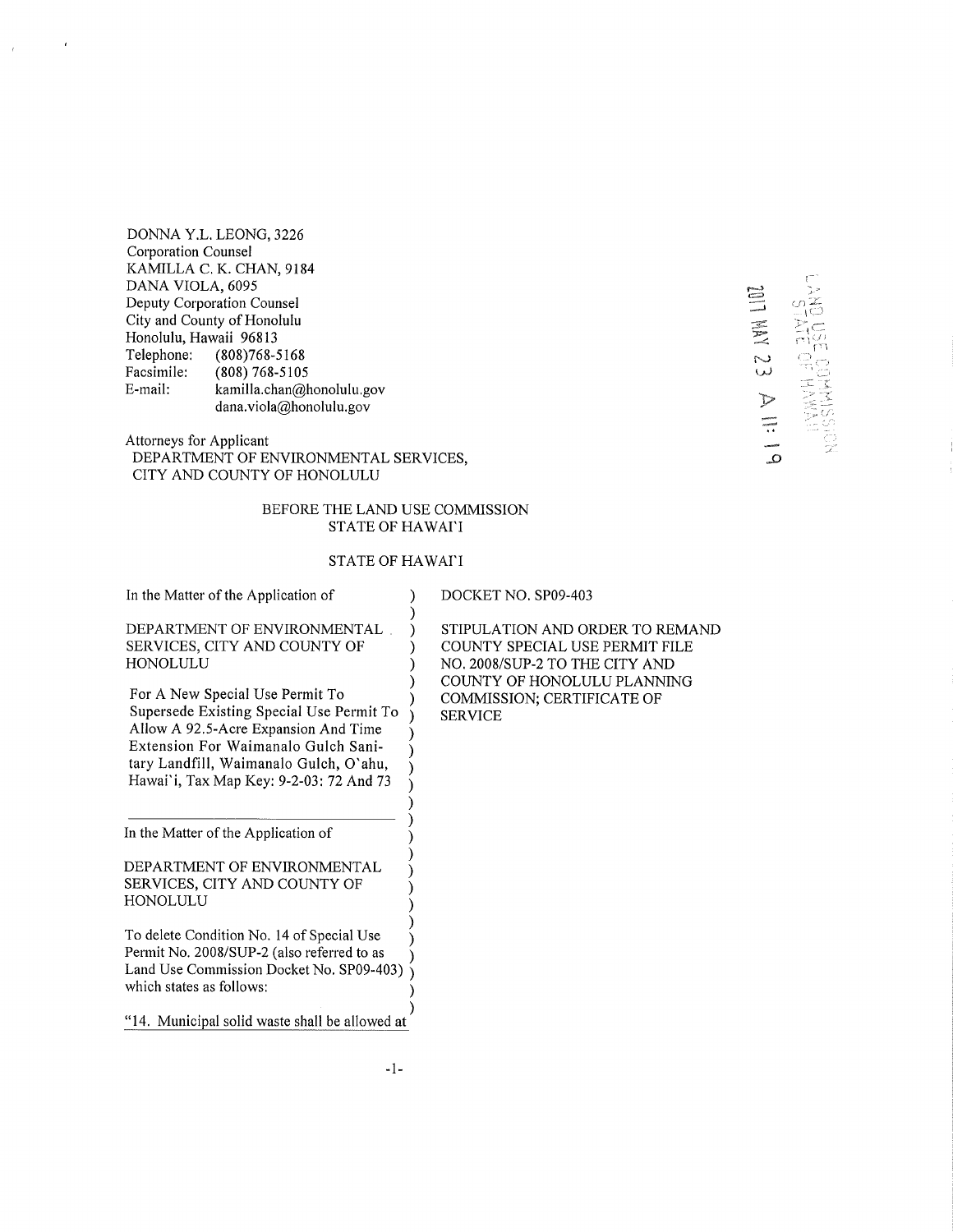the WGSL up to July 31, 2012, provided that ) only ash and residue from H-POWER shall be) allowed at the WGSL after July 31, 2012."

#### STIPULATION AND ORDER TO REMAND COUNTY SPECIAL USE PERMIT FILE NO. 2008/SUP-2 TO THE CITY AND COUNTY OF HONOLULU PLANNING COMMISSION

On May 12, 2017, Intervenors Ko Olina Community Association and Maile

Shimabukuro filed a Motion to Deny and Remand (together, "KOCA"). The motion

asserted, among other things, that the Honolulu Planning Commission's Findings of Fact,

Conclusion of Law, and Decision and Order dated April 28, 2017 was made in violation

of Honolulu Planning Commission Rules § 2-75-Applicant Department of

Environmental Services, City and County of Honolulu, and Intervenors Ko Olina

Community Association and Maile Shimabukuro, Schnitzer Steel Hawaii Corp., and

Colleen Hanabusa

The undersigned parties now stipulate as follows:

Pursuant to Hawai'i Administrative Rules § 15-15-96(a), Applicant 1.

Department of Environmental Services, City and County of Honolulu's consolidated

Application filed December 3, 2008 and Application filed June 28, 2011 (together, the

"Consolidated Applications") are remanded solely for the limited purpose of allowing the Planning Commission to complete the record of the Consolidated Application

proceeding by demonstrating compliance with procedural rule  $\S 2$ -75 of the Rules of the Planning Commissionin this matter are denied without prejudice to entry of a subsequent findings of fact, conclusions of law, and decision and order (the "New Decision") by the

Formatted: Font: Bold Formatted: Font: Bold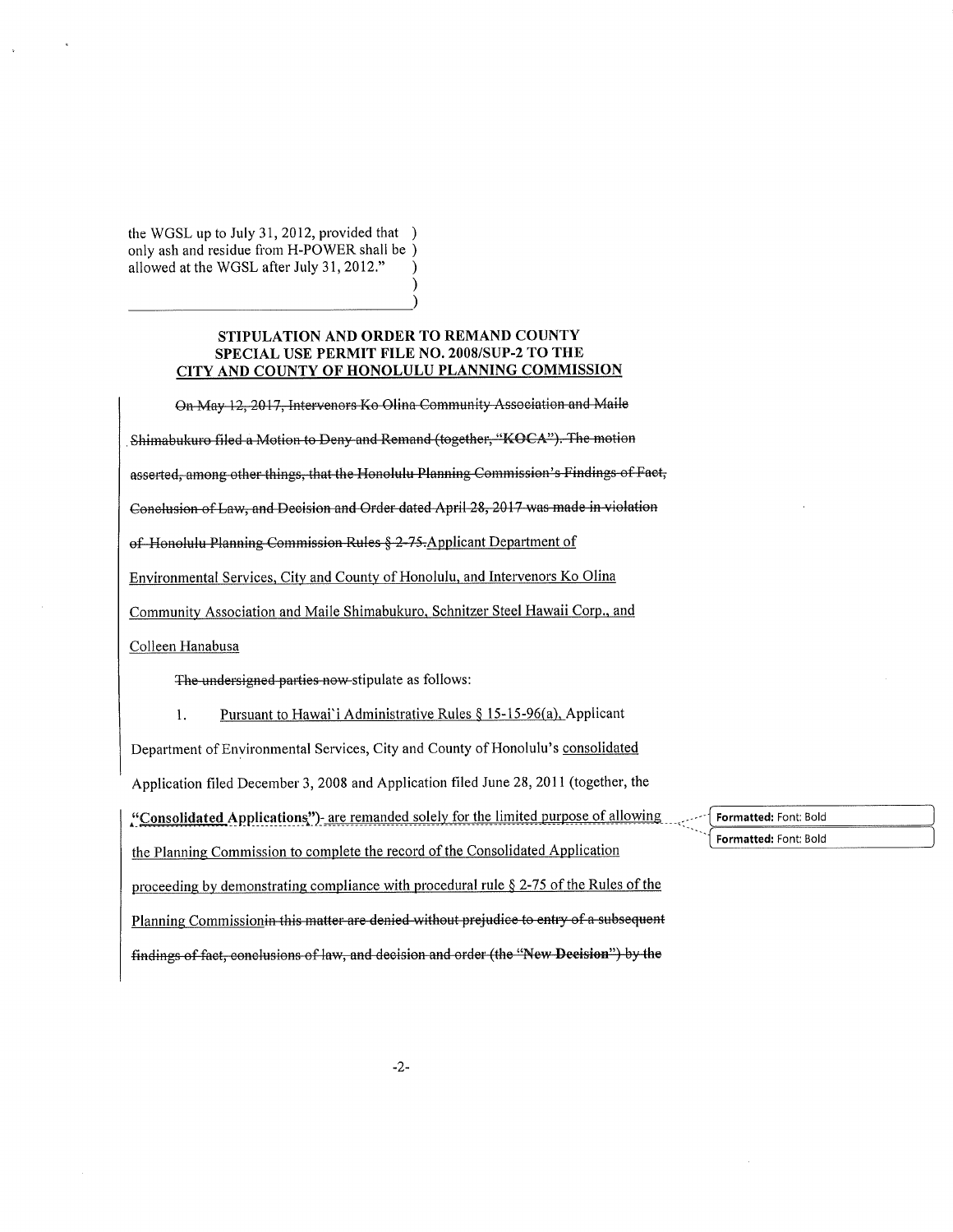Honolulu Planning Commission in accordance with Honolulu Planning Commission Rules § 2-75.

2. Consideration by the Land Use Commission of the New Decision on the Applications shall not be precluded by Hawai'i Administrative Rules ("HAR") § 15-15-96(b). There is good cause for waiver of HAR § § 15-15-96(b) in this instance pursuant to HAR § 15-15-34(b).

The Applications and the records in this matter are remanded to the  $3 -$ Planning Commission for further proceedings pursuant to HAR § 15-15-96(a).

KOCA's pending motions are withdrawn without prejudice to refiling. 42.

 $35.$ This Stipulation and Order is without prejudice to any arguments that the parties have raised or may raise regarding the Consolidated Applications, including the application or satisfaction of Rule  $\S$  2-75.

, 2017. DATED: Honolulu, Hawaii,

Respectfully submitted,

KAMILLA C. K. CHAN **DANA VIOLA** Deputy Corporation Counsel **Attorneys for Applicant** DEPARTMENT OF ENVIRONMENTAL SERVICES, CITY AND COUNTY OF HONOLULU

IAN L. SANDISON DEAN H. ROBB TIM LUI-KWAN ARSIMA A. MULLER Attorneys for Intervenor